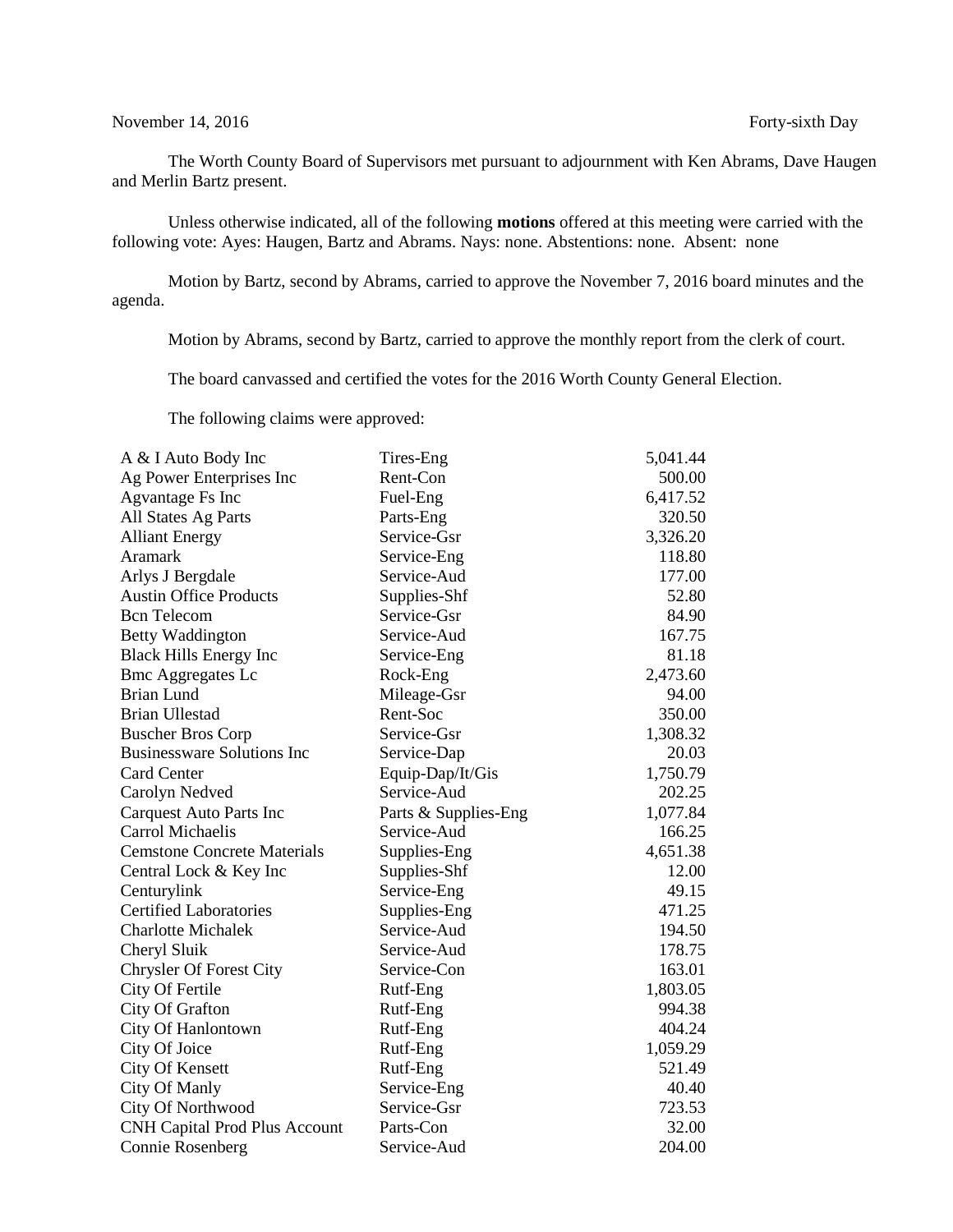| Cooper's Osage Auto Inc               | Service-Ema   | 513.28    |
|---------------------------------------|---------------|-----------|
| Crysteel Truck Equipment Inc          | Parts-Eng     | 82.00     |
| <b>Culligan Of Mason City</b>         | Service-Shf   | 182.50    |
| D & D Sales Inc                       | Service-Shf   | 20.00     |
| Dana Young                            | Service-Mex   | 50.00     |
| David Haugen                          | Mileage-Sup   | 76.00     |
| David Reyerson                        | Well Plug-San | 321.00    |
| Diane Myli                            | Mileage-Phd   | 24.15     |
| Dianne Cooper                         | Service-Elec  | 234.50    |
| Dick's Place Body & Tow               | Service-Con   | 250.00    |
| Donald W. Croghan, Cpa, Pc            | Service-Phd   | 2,480.00  |
| Edie Prazak                           | Mileage-Phd   | 38.00     |
| Eilertson Repair                      | Service-Con   | 1,062.24  |
| <b>Electronic Engineering</b>         | Service-Shf   | 6,460.00  |
| <b>Falkstone Llc</b>                  | Rock-Eng      | 75.47     |
| <b>Fallgatter's Market</b>            | Supplies-Shf  | 851.67    |
| <b>Fastenal Company</b>               | Supplies-Eng  | 12.15     |
| Franks Repair & Towing Inc            | Service-Shf   | 250.00    |
| Genie Foss                            | Service-Aud   | 171.00    |
| Gordy's Repair & Implement, Ltd       | Equip-Gsr     | 750.00    |
| Grace Lutheran Church                 | Rent-Aud      | 50.00     |
| <b>Grafton Welding</b>                | Service-Con   | 90.00     |
| Greve Law Office                      | Reimb-Aty     | 5,327.50  |
| Healthworks                           | Service-Phd   | 21.00     |
| <b>Heartland Asphalt Inc</b>          | Service-Eng   | 250.00    |
| <b>Heartland Power Coop</b>           | Service-Wwt   | 2,780.30  |
| Henry M. Adkins & Son Inc.            | Supplies-Aud  | 34.58     |
| Huber Supply Co Inc                   | Service-Eng   | 152.50    |
| Ia Homeland Security                  | Edu-Ema       | 72.50     |
| Ia Law Enforcement Academy            | Edu-Shf       | 270.00    |
| Ia Secretary Of State                 | Service-Shf   | 30.00     |
| <b>IDDA</b>                           | Edu-Drng      | 50.00     |
| <b>IMWCA</b>                          | Wk Comp Ins   | 9,799.00  |
| Insight Public Sector, Inc.           | Service-Dap   | 797.25    |
| <b>Institute Of Ia Cert Assessors</b> | Edu-Asr       | 1,400.00  |
| Jacob Hanson                          | Edu-Trs       | 33.78     |
| Jan Hare                              | Service-Aud   | 166.25    |
| Jan Moretz                            | Service-Aud   | 186.25    |
| Jane Ohden                            | Service-Aud   | 188.50    |
| Janelle Johnson                       | Service-Aud   | 214.50    |
| Jean Fitzl                            | Service-Aud   | 196.00    |
| Jeannine Borey                        | Service-Aud   | 184.25    |
| <b>Jody Jones</b>                     | Edu-Asr       | 697.64    |
| John Wonsmos                          | Service-Aud   | 184.25    |
| <b>Johnson Sanitary</b>               | Supplies-Gsr  | 361.31    |
| Judith Trenhaile                      | Service-Aud   | 193.00    |
| <b>Judy Wonsmos</b>                   | Service-Aud   | 166.25    |
| Karen Abrahams                        | Service-Aud   | 171.00    |
| Kathryn Brodersen                     | Service-Aud   | 188.63    |
| Keltek Incorporated                   | Service-Dap   | 69.00     |
| Kirby Knudtson                        | Service-Shf   | 273.45    |
| Kirschbaum Elec & Plumbing            | Service-Con   | 26,067.40 |
| Kw Electric Inc                       | Service-Eng   | 1,080.00  |
|                                       |               |           |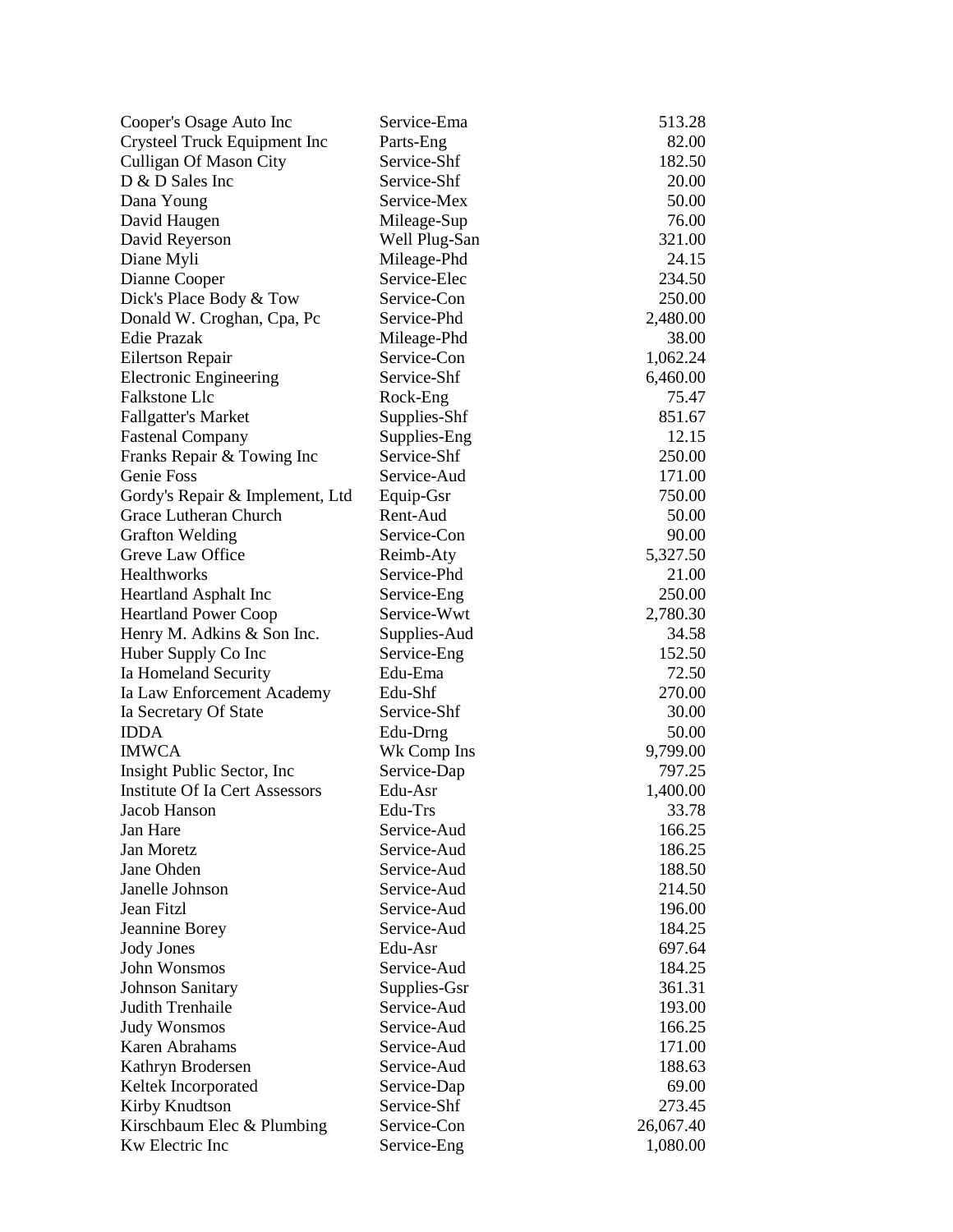| <b>Larson Contracting Central</b>                     | Project-Wat       | 67,506.31 |
|-------------------------------------------------------|-------------------|-----------|
| Law Enforcement Systems Inc                           | Supplies-Shf      | 150.00    |
| <b>Lawson Products Inc</b>                            | Supplies-Eng      | 150.15    |
| Lexisnexis                                            | Service-Aty       | 152.00    |
| Linda Medlang                                         | Service-Aud       | 183.00    |
| Lois Low                                              | Service-Aud       | 191.25    |
| Mail Services Llc                                     | Service-Trs       | 266.23    |
| <b>Mandy Meierotto</b>                                | Service-Aud       | 194.75    |
| Manly Junction Signal                                 | Service-Sup & Aud | 963.52    |
| Marco Technologies Llc                                | Service-Dap       | 509.43    |
| Marge Tenold                                          | Service-Aud       | 171.00    |
| Marilyn Bang                                          | Service-Aud       | 23.00     |
| Marilyn Holt                                          | Service-Aud       | 184.25    |
| Marilyn Stayner                                       | Reimb-E911        | 310.98    |
| Martin Marietta Materials Inc                         | Rock-Eng          | 2,341.83  |
| <b>Mason City Tire Service</b>                        | Tires-Eng         | 12,600.00 |
| Mc Clure Engineering Co                               | Service-Wat       | 2,575.00  |
| Mediacom                                              | Service-Gsr       | 1,582.99  |
| Melinda Holden                                        | Service-Aud       | 168.63    |
| <b>Metal Culverts Inc</b>                             | Supplies-Con      | 790.02    |
| Midwest Wheel Companies Inc                           | Parts-Eng         | 275.78    |
| Mike's Automotive                                     | Service-Shf       | 444.57    |
| Municipal Supply, Inc.                                | Service-Wat       | 1,641.30  |
| <b>NACO</b>                                           | Dues-Org          | 450.00    |
| <b>NACVSO</b>                                         | Dues-Vaf          | 30.00     |
| Napa Auto Parts                                       | Supplies-Eng      | 96.75     |
| <b>NIACOG</b>                                         | Service-Tra       | 3,458.16  |
| N-K Booster Club                                      | Service-Shf       | 100.00    |
| North Iowa Broadcasting Inc                           | Service-Shf       | 100.00    |
| Northwood Anchor Inc                                  | Service-Aud & Sup | 916.32    |
| Northwood Electric Inc                                | Service-Eng       | 3,146.56  |
|                                                       | Rent-Aud          |           |
| Northwood Fire Department<br>Northwood Sanitation Llc |                   | 50.00     |
| Northwood True Value                                  | Service-Gsr       | 181.50    |
|                                                       | Supplies-Gsr      | 107.63    |
| Nuss Truck & Equipment                                | Service-Eng       | 6,689.15  |
| <b>Olson Trading Post Inc</b>                         | Supplies-Eng      | 221.82    |
| Overhead Door Co Of Mason City                        | Service-Eng       | 133.70    |
| Pathology Assoc Of Mason City                         | Service-Mex       | 3,250.00  |
| Penny Miller                                          | Service-Aud       | 191.25    |
| Peopleservice Inc                                     | Service-San       | 2,136.67  |
| <b>Pinnacle Quality Insight</b>                       | Service-Phd       | 150.00    |
| Plunkett's Pest Control Inc                           | Service-Shf       | 100.00    |
| <b>Premier Cleaners</b>                               | Service-Shf       | 36.17     |
| Printing Services Inc                                 | Supplies-Asr      | 44.45     |
| <b>Ram Systems</b>                                    | Service-Phd       | 695.00    |
| Reinhart Food Service Llc                             | Supplies-Shf      | 337.10    |
| Renee Hartman                                         | Service-Aud       | 171.00    |
| <b>Reserve Account</b>                                | Postage-Rec       | 47.20     |
| Reta Ulve                                             | Service-Aud       | 177.00    |
| Sandra Holden                                         | Service-Aud       | 181.13    |
| Sandra Trainer                                        | Service-Aud       | 179.00    |
| Scott Magnuson                                        | Service-Aud       | 196.25    |
| See 'N' Sew                                           | Service-Ema       | 111.92    |